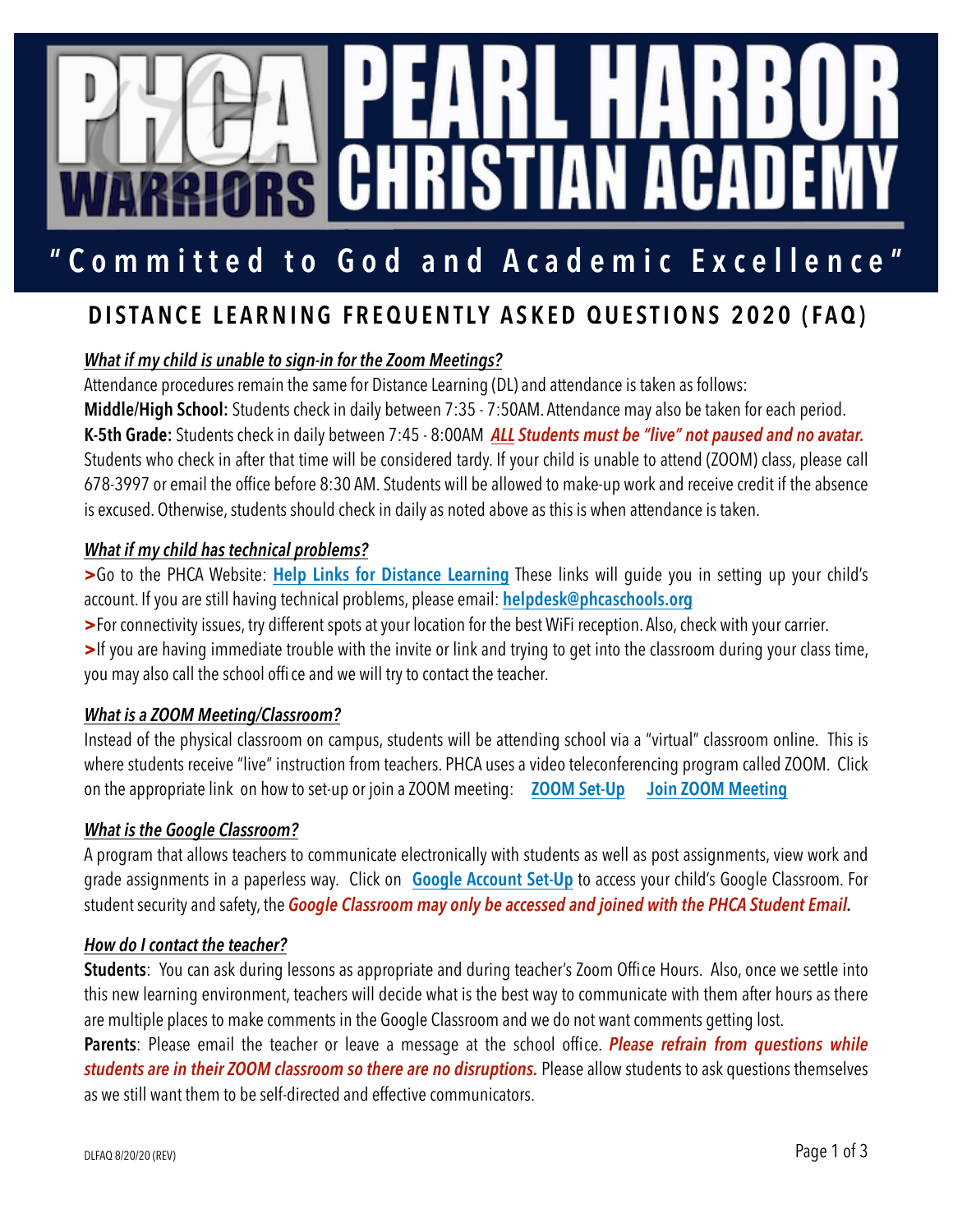# *What are ZOOM "Office Hours" (during DISTANCE LEARNING not ON CAMPUS Instruction)?*

These are times that teachers are available for students who need help or have questions. Our goal is still to have our students be self-directed and effective communicators, so please allow and encourage students to ask their questions.

#### *Where can I find the Class Schedule?*

If we transition DL, the regular schedule will be posted in the Google Classroom. If your child has more than one Google Classroom, it is usually in the Homeroom or Bible, however please confirm with their teacher.

#### *Why is there so much background noise?*

We recommend students use earphones and be placed in a quiet location. We realize that many students may be in shared spaces, however it helps if conversations, music, TV, etc. in the background are kept low. Keep in mind, the class will hear all the background noise and conversations going on nearby.

#### *What is the Dress Code for attending ZOOM classes?*

All tops and outerwear should be the PHCA Uniform (T-shirt or Polo Shirt unless directed otherwise by your teacher) with the PHCA Jacket if needed. We already know that uniforms improve discipline, enhance the learning environment, and minimize distractions and time spent deciding on what to wear. We believe the uniform top will help maintain the normalcy and routine of being in class, while minimizing distractions and enhancing the virtual learning environment.

#### *What if I need to drop-off or pick-up something from campus?*

Currently our campus is open only to "Students" and "Essential Personnel". To limit contact and overlap with students, the office is closed during Arrival and Dismissal times and appointments will not be made between 7:30am-8:15am AND 2:15pm-3:00pm. Drop-offs or pick-ups are by appointment only and the office must be called in advance. If we transition to DL, parents, students or visitors may not exit their vehicles or come on campus and there are no "Face-to-Face" meetings. **School Office Hours during DL is 8AM - 2:00PM via phone calls & email**.

# *Do I need to stay with my child during the ZOOM lessons?*

We ask parents to ensure that there is a designated space - conducive to learning, where your child can "attend" their ZOOM classes. They may not be lying down (in bed, couch, etc.) and should be *seated* in an appropriate area. Their face should be centered and seen "LIVE" in the ZOOM frame. Students should not pause video or have avatar up instead of live stream. Students should attend class by themselves - just like school here - however if the younger students (PreK-2nd) need your assistance or redirection, we ask that you help them. *Keep in mind that ZOOM time is for students, so we do ask that parents withhold interaction with the class or teacher unless requested.*

#### *Is eating allowed during ZOOM meetings?*

As much as possible, the Zoom classroom meetings should have the same protocols as the regular classroom. Eating in class can be distracting and we encourage students to eat before coming to class unless it is a specific time directed by the teacher. Water bottles are fine and encouraged as needed.

#### *Will ZOOM Meetings be recorded?*

Instructors may provide various clips of recorded video content, however time constraints and memory space required on the computer will not allow for ZOOM lessons to be recorded.